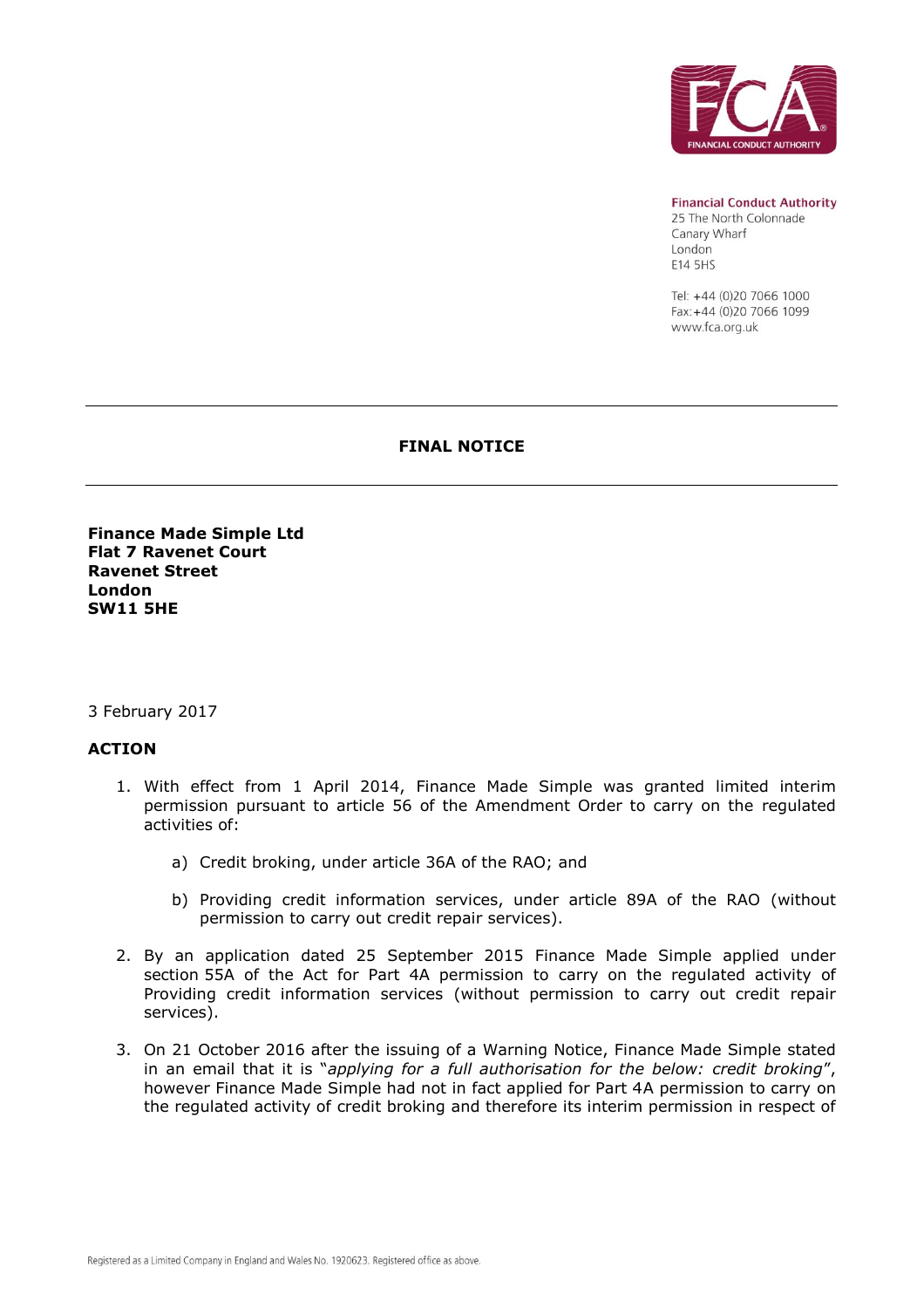that activity had ceased to have effect pursuant to article  $58(1)(b)$  of the Amendment Order.

- 4. The Application was incomplete when the Warning Notice was issued. Finance Made Simple subsequently provided further information on 21 October 2016, but it was substantially inadequate.
- 5. For the reasons listed below, the Authority has refused the Application.

#### **SUMMARY OF REASONS**

- 6. The Authority cannot ensure that Finance Made Simple will satisfy, and continue to satisfy, in relation to the regulated activity for which permission is sought, the Threshold Conditions.
- 7. Specifically, the Authority does not consider that Finance Made Simple will satisfy, and continue to satisfy, the Threshold Conditions in paragraphs 2C (Effective supervision), 2D (Appropriate resources) or 2E (Suitability) of Schedule 6 of the Act.
- 8. This is based on the recurring failure to respond to various separate requests for the provision of information considered, by the Authority, to be necessary to allow the Application to be determined. The outstanding information was first requested on 18 April 2016 and not provided until after the Warning Notice was given to Finance Made Simple. This further information, once provided, was not of a nature and standard adequate to satisfy the Authority that the firm would satisfy, and continue to satisfy, the Threshold Conditions. In particular, the updated business plan and compliance monitoring programme were fundamentally inadequate.
- 9. In addition, the Authority notes that the firm has no staff other than the Director and has not contracted (to date) with an external party to provide support or act as a point of contact.
- 10.By its Decision Notice, the Authority gave Finance Made Simple notice that it had decided to take the action described above.
- 11.Finance Made Simple had 28 days from the date the Decision Notice was given to refer the matter to the Upper Tribunal (formerly known as the Financial Services and Markets Tribunal). No referral was made to the Upper Tribunal within this period of time or to date.
- 12.Under section 390(1) of the Act, the Authority, having decided to refuse the Application and there having been no reference of that decision to the Tribunal, must give Finance Made Simple Final Notice of its refusal.

#### **DEFINITIONS**

13. The definitions below are used in this Final Notice.

"Act" means the Financial Services and Markets Act 2000;

"Amendment Order" means the Financial Services and Markets Act 2000 (Regulated Activities) (Amendment) (No 2) Order 2013;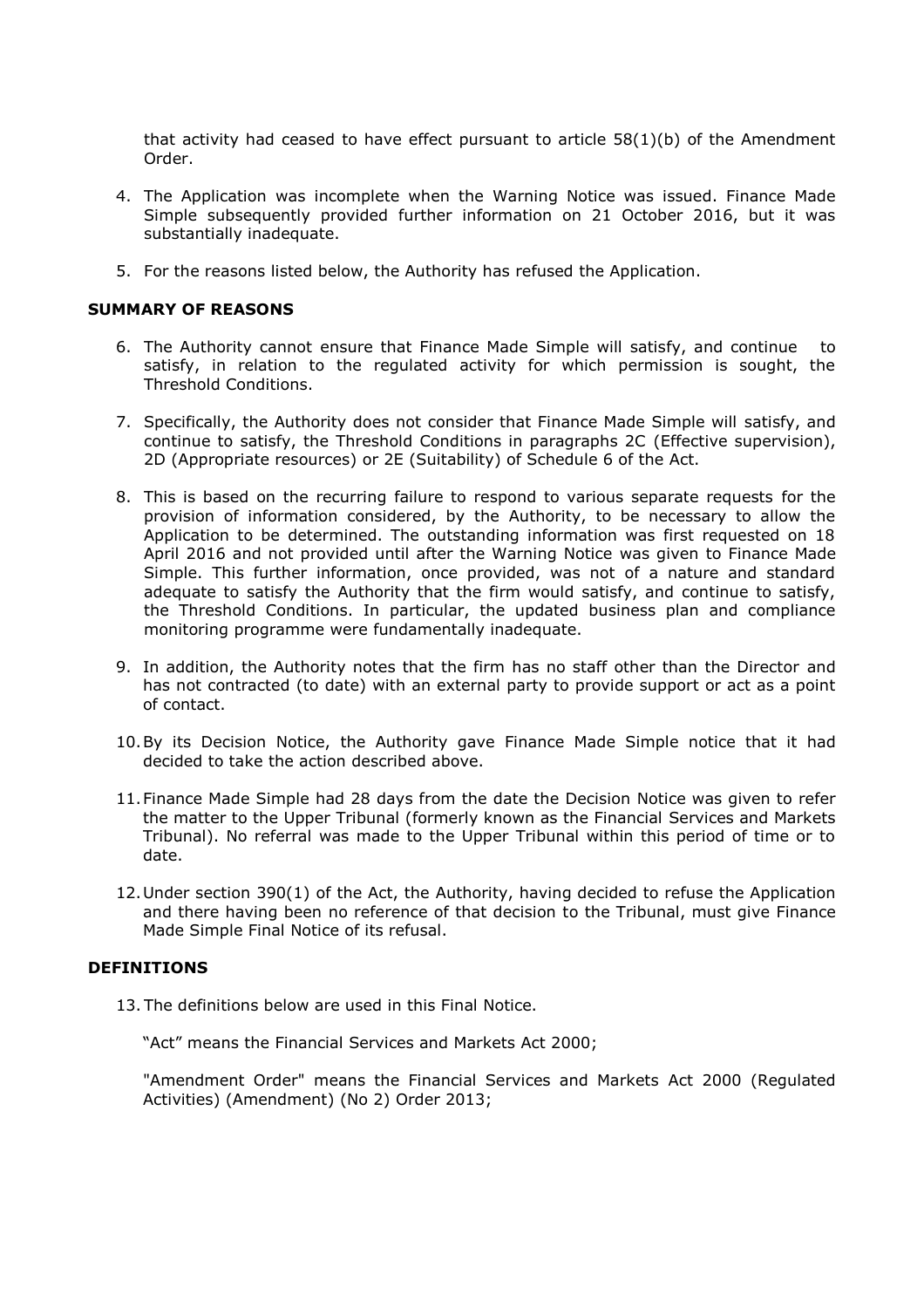"Application" means the application dated 25 September 2015 made by Finance Made Simple for Part 4A permission, as referred to in paragraph two above;

"Authority" means the Financial Conduct Authority;

"COND" means the section of the Handbook entitled "Threshold Conditions";

"Decision Notice" means the decision notice dated 19 December 2016 given to Finance Made Simple by the Authority;

"Director" means the individual who is the sole director and shareholder of Finance Made Simple;

"Finance Made Simple" means the applicant, Finance Made Simple Ltd;

"Handbook" means the Authority's handbook of rules and guidance;

"RAO" means the Financial Services and Markets Act 2000 (Regulated Activities) Order 2001;

"SUP" means the section of the Handbook entitled "Supervision";

"the RTC" means the Regulatory Transactions Committee;

"Threshold Conditions" means the conditions set out in Schedule 6 to the Act for which the Authority is responsible;

"Tribunal" means the Upper Tribunal (Tax & Chancery Chamber); and

"Warning Notice" means the warning notice issued to Finance Made Simple on 12 September 2016.

## **FACTS AND MATTERS**

- 14. Finance Made Simple was incorporated on 26 July 2012 and on 1 April 2014 became regulated by the Authority (with interim permission reference 661884). Finance Made Simple applied for full authorisation on 25 September 2015 which was within the period specified by the Authority for the firm to make its application.
- 15. On 18 April 2016, further information was requested from Finance Made Simple and it was required to provide the following information in support of the Application by 3 May 2016:
	- a) up-to-date business plan (to include the permission applied for and how it would be used by the firm); and
	- b) compliance monitoring programme.
- 16. Further to the above, the Authority sent four separate requests to Finance Made Simple for the provision of the information considered by the Authority to be necessary to allow the Application to be determined. These requests were made over a six week period; each request included a statement to the effect that the recipient must contact the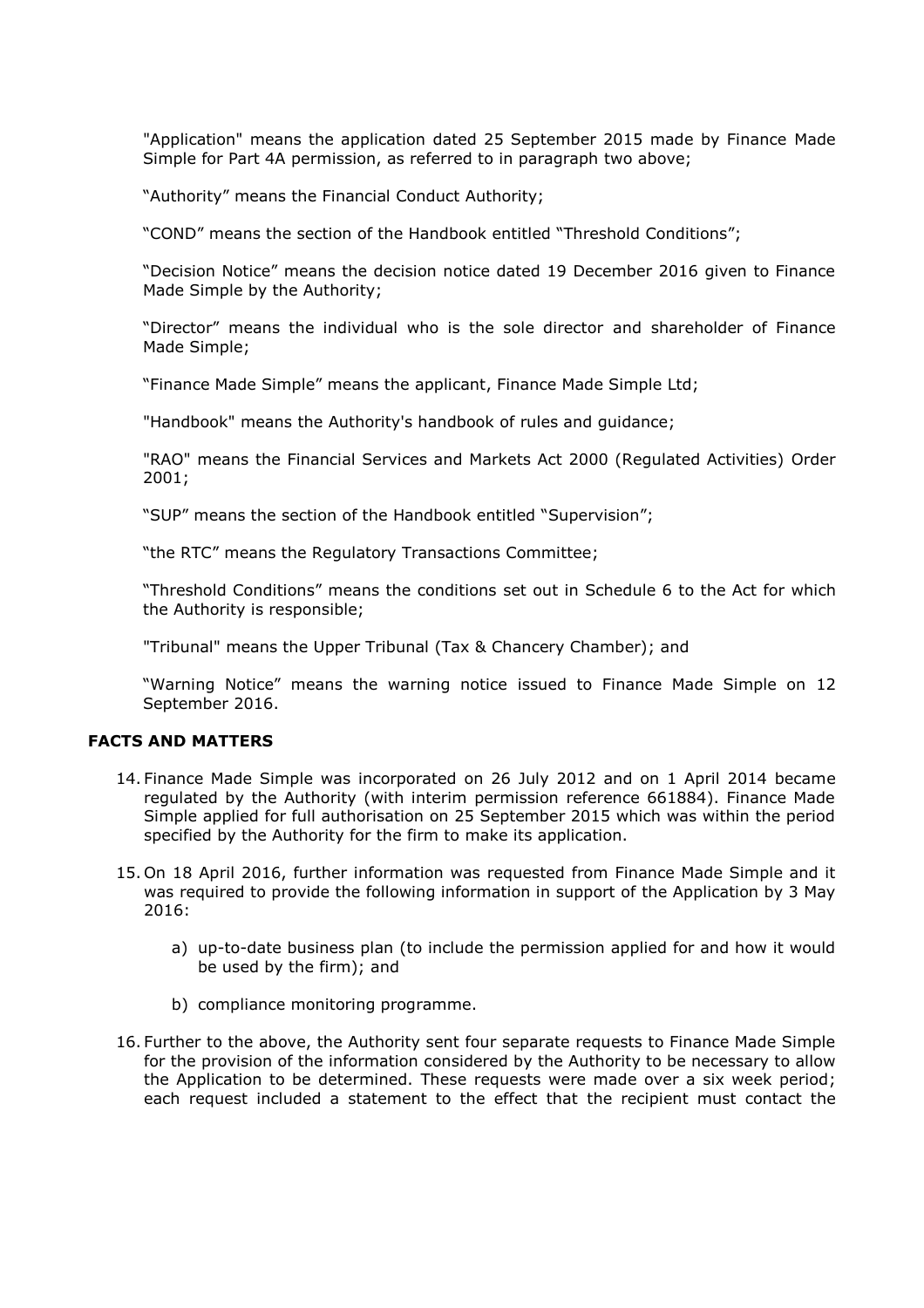Authority or risk being given a Warning Notice, thereby emphasising the importance of the requests.

- 17.A Warning Notice was given to Finance Made Simple on 12 September 2016, following the firm's failure to respond. The Director notified the Authority by email on 4 October 2016 that due to the departure of the firm's only employee he had "*no clue about the lack of details and clarification you have been requesting in the last months*". The Authority notes that the email address to which correspondence was sent from the Authority requesting information was the same from which the Director provided the firm's written representations, indicating that the email account was active and accessible to the Director.
- 18. Furthermore, although the Director expressed willingness in this email to contract with an external company to assist with accounting services and act as a contact point, the Authority understands that no contract has been agreed to date.
- 19. On 21 October 2016, the Director sent an email to the Authority providing an updated business plan and a compliance monitoring programme.
- 20. The updated business plan lacked detail and contained out of date financial projections.
- 21. The compliance monitoring programme was not comprehensive, failed to identify business risks and regulatory requirements, and failed to outline how compliance would be monitored.

## **IMPACT ON THRESHOLD CONDITIONS**

- 22. The regulatory provisions relevant to this Final Notice are referred to in Annex A.
- 23. The Authority does not consider that Finance Made Simple will satisfy, and will continue to satisfy, in relation to the regulated activity for which it seeks permission, the Threshold Conditions: specifically, the Threshold Conditions in paragraphs 2C (Effective supervision), 2D (Appropriate resources) or 2E (Suitability) of Schedule 6 of the Act.

## **The Effective supervision Threshold Condition (paragraph 2C of Schedule 6 to the Act)**

- 24.COND 2.3.3G states that, in assessing the Threshold Condition set out in paragraph 2C of Schedule 6 to the Act, factors which the Authority will take into consideration include, among other things, whether it is likely that the Authority will receive adequate information from the firm to determine whether it is complying with the requirements and standards under the regulatory system for which the Authority is responsible and to identify and assess the impact on its statutory objectives; this will include consideration of whether the firm is ready, willing and organised to comply with Principle 11 (Relations with regulators) and the rules in SUP on the provision of information to the Authority.
- 25. Finance Made Simple has not satisfied the Authority that it is capable of being effectively supervised by the Authority, having regard to all the circumstances, to carry out the regulated activity for which it has applied for permission. The Authority's view is based on Finance Made Simple's repeated failure to respond to the Authority's request for information. In addition, Finance Made Simple only responded to the Authority following the prompt of the Warning Notice and the information provided was not of a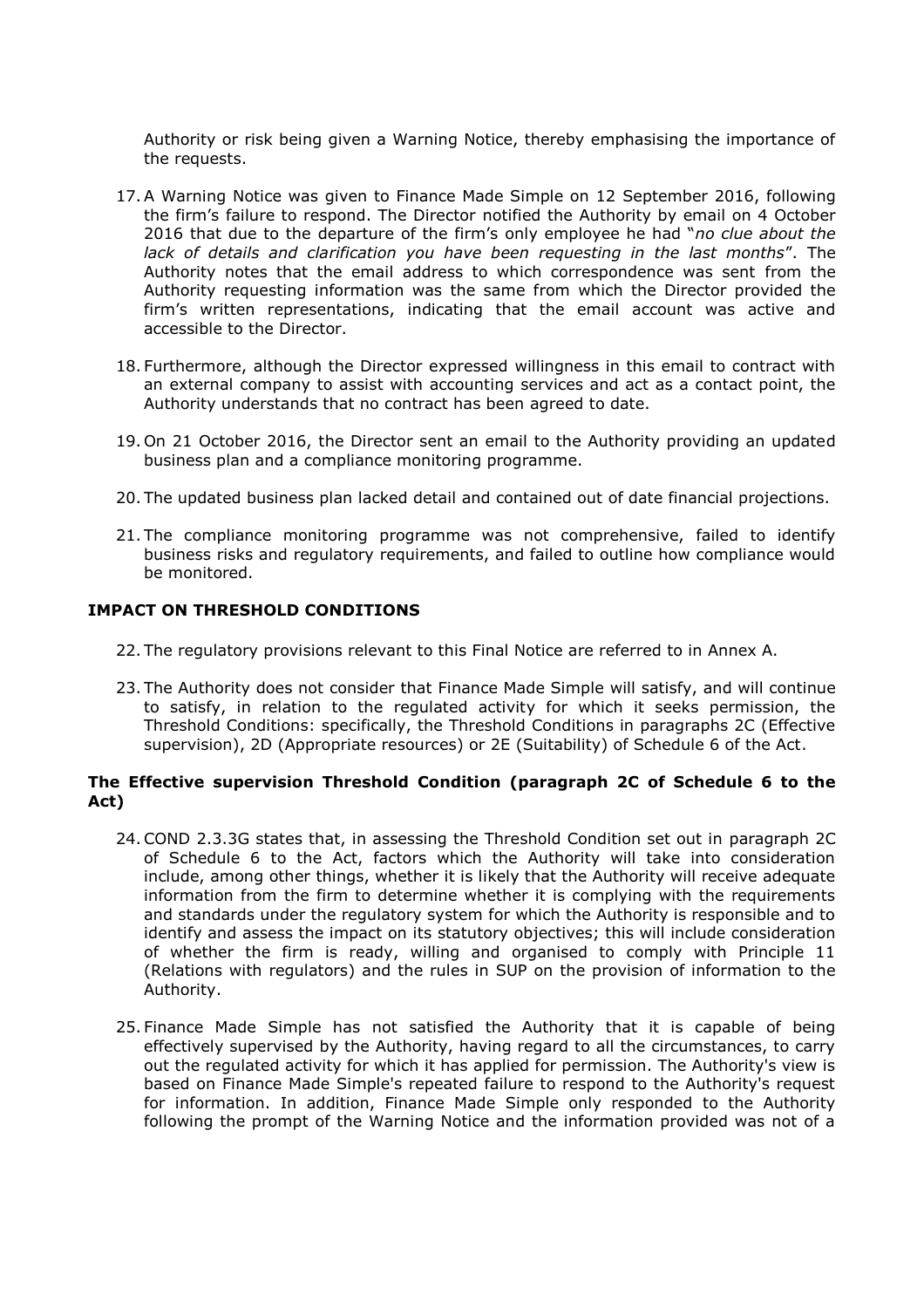nature and standard adequate to allow the Authority to ensure that the firm will satisfy, and continue to satisfy, the Threshold Conditions.

- 26. In particular, the inadequate compliance monitoring programme failed to identify business risks and regulatory requirements and, crucially, failed to explain how compliance would be monitored. Furthermore, the lack of detail and relevance made it difficult for the Authority meaningfully to assess the Application.
- 27. The Authority is therefore not satisfied that the information provided by Finance Made Simple is adequate to allow the Authority effectively to supervise the firm carrying on the regulated activity for which it seeks permission.

## **The Appropriate resources Threshold Condition (Paragraph 2D of Schedule 6 to the Act)**

- 28.A firm's resources must be appropriate in relation to the regulated activities it seeks to carry on. COND 2.4.2.G(2) states that 'appropriate resources' includes financial and non-financial resources such as human resources, and effective means by which to manage risks and any systems, controls, plans or policies that the firm maintains. In this context, the Authority will interpret the term 'appropriate' as meaning sufficient in terms of quantity, quality and availability. Consideration will be given to whether these resources are sufficient to enable the firm to comply with the requirements imposed or likely to be imposed on the firm by the Authority in the course of exercising its functions.
- 29. The Authority is not satisfied that Finance Made Simple's non-financial resources will be appropriate in relation to the regulated activity it seeks to carry on. The Authority's view arises out of the following:
	- a) Finance Made Simple previously only had one employee, whom the Authority has been informed has left the firm, after which the firm has demonstrated an inability to manage its affairs, evidenced by the inadequacy of its Application, the significant delay in providing further information, and the nature and standard of the information once provided; and
	- b) Finance Made Simple only has one person (the Director) as a point of contact; the expressed willingness to contract with an external party does not allay the Authority's concerns in this regard. The Authority understands that no contract has been agreed to date and therefore its impact on Finance Made Simple's business could not be assessed by the Authority.
- 30. The Authority is therefore not satisfied that the non-financial resources of Finance Made Simple are appropriate to carry on the regulated activity for which it seeks permission.

## **The Suitability Threshold Condition (Paragraph 2E of Schedule 6 to the Act)**

31. The suitability Threshold Condition requires, amongst other things, that a firm must be fit and proper having regard to all the circumstances, including the need to ensure that its affairs are conducted in an appropriate manner, having regarding particular to the interests of consumers and the integrity of the UK financial system.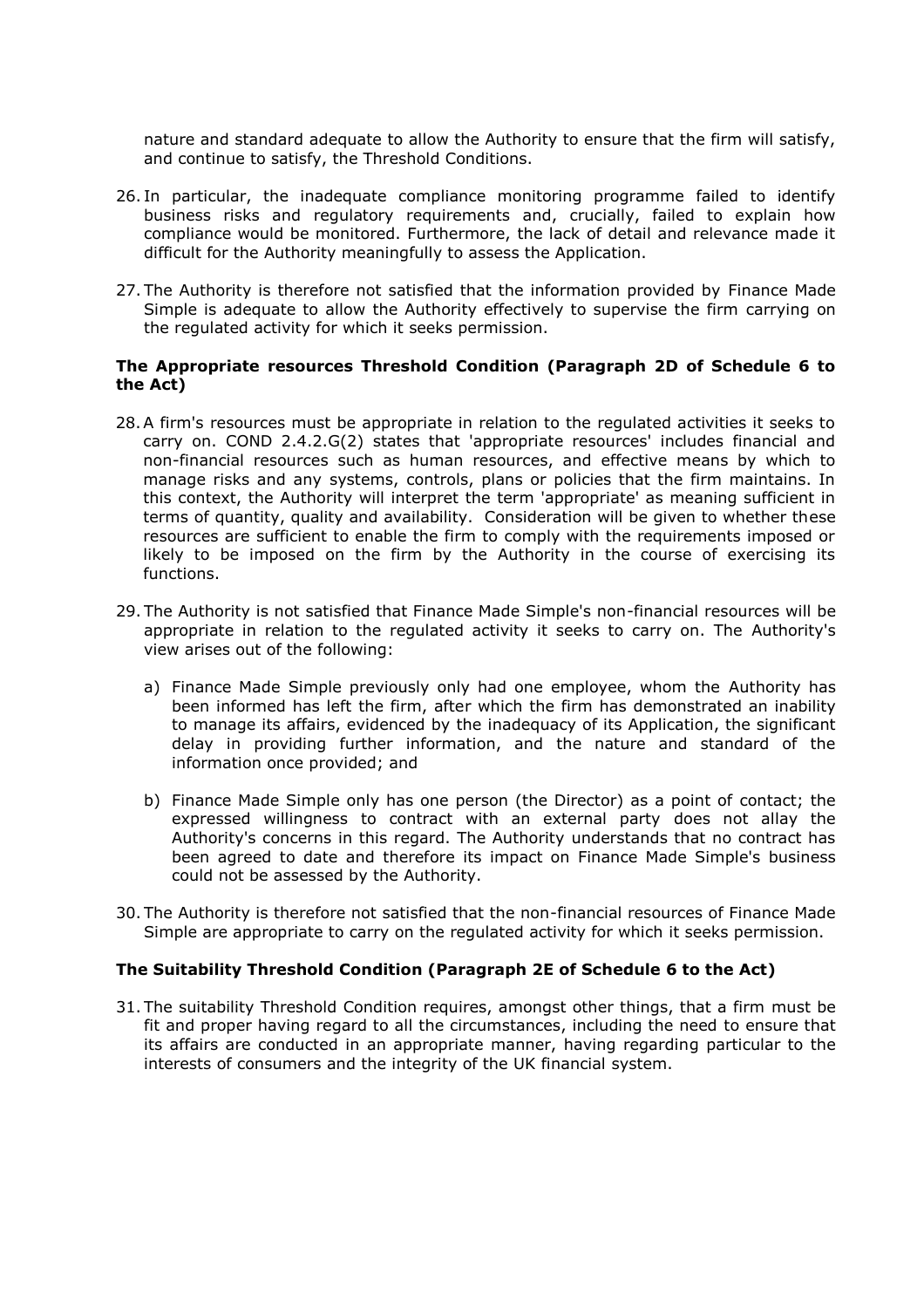- 32. Finance Made Simple has not satisfied the Authority that it is a fit and proper person, having regard to all the circumstances, to carry out the regulated activity for which it has applied for permission. The Authority's view is based on the following:
	- a) failure of the firm to respond to the Authority's requests for information in a timely manner. The Authority notes that the email address to which correspondence was sent to Finance Made Simple requesting information was the same from which the Director provided the firm's written representations, indicating that the email account was active and accessible to the Director; and
	- b) the inadequacy of the firm's business plan and compliance monitoring programme.
- 33. In the circumstances, the Authority cannot ensure that, were the Application to be granted, Finance Made Simple would satisfy, and continue to satisfy, the suitability Threshold Condition.
- 34. On the basis of the facts and matters described above, in particular the failure to provide the information sought, the Authority has concluded that it cannot ensure that Finance Made Simple will satisfy, and continue to satisfy, the Threshold Conditions in relation to the regulated activity for which Finance Made Simple would have permission if the Application was granted.

## **IMPORTANT NOTICES**

35. This Final Notice is given under section 390(1) of the Act.

## **Publication**

- 36.Sections 391(4), 391(6) and 391(7) of the Act apply to the publication of information about the matter to which this Notice relates. Under those provisions, the Authority must publish such information about the matter to which this Notice relates as the Authority considers appropriate. The information may be published in such manner as the Authority considers appropriate. However, the Authority may not publish information if such publication would, in the opinion of the Authority, be unfair to you or prejudicial to the interests of consumers or detrimental to the stability of the UK financial system.
- 37. The Authority intends to publish such information about the matter to which this Final Notice relates as it considers appropriate.

## **Authority contacts**

38. For more information concerning this matter generally, contact John Battram*,* Manager*,* Lending & Intermediaries Division at the Authority (direct line: 020 7066 1252/ email: [John.Battram@fca.org.uk\)](mailto:John.Battram@fca.org.uk).

**David Fisher on behalf of the Regulatory Transactions Committee**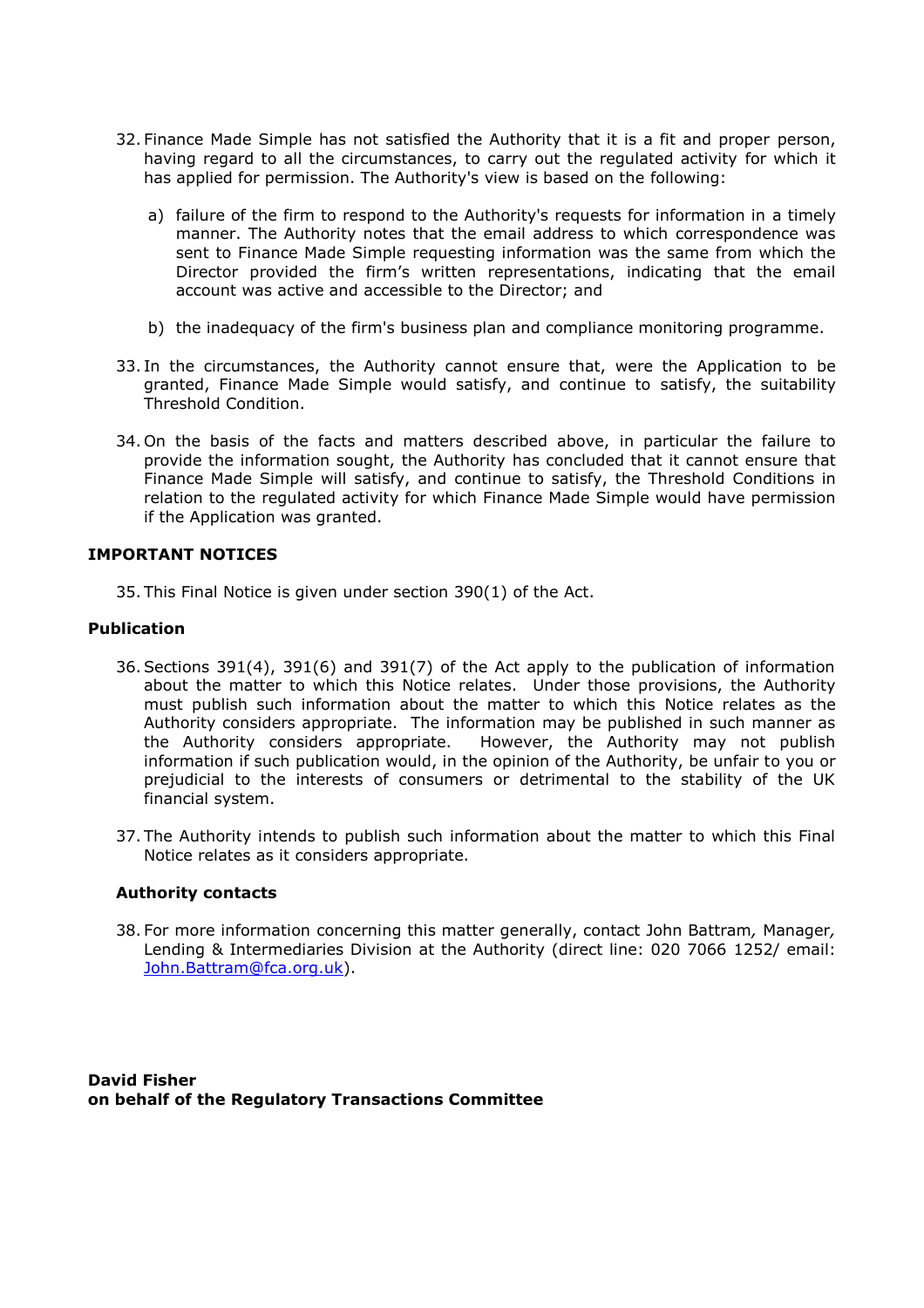# **ANNEX A – REGULATORY PROVISIONS RELEVANT TO THIS FINAL NOTICE**

#### **Relevant Statutory Provisions**

- 1. Section 55A(1) of the Act provides for an application for permission to carry on one or more regulated activities to be made to the appropriate regulator. Section 55A(2) defines the "appropriate regulator" for different applications.
- 2. Section 55B(3) of the Act provides that, in giving or varying permission, imposing or varying a requirement, or giving consent, under any provision of Part 4A of the Act, each regulator must ensure that the person concerned will satisfy, and continue to satisfy, in relation to all of the regulated activities for which the person has or will have permission, the threshold conditions for which that regulator is responsible.
- 3. The threshold conditions are set out in schedule 6 of the Act. In brief, the threshold conditions relate to:
	- 1) Threshold condition 2B: Location of offices
	- 2) Threshold condition 2C: Effective supervision
	- 3) Threshold condition 2D: Appropriate resources
	- 4) Threshold condition 2E: Suitability
	- 5) Threshold condition 2F: Business model

## **Relevant provisions of the Authority's Handbook**

## **Threshold Conditions – COND**

4. In exercising its powers in relation to the granting of a Part 4A permission, the Authority must have regard to guidance published in the Authority Handbook, including the part titled Threshold Conditions ("COND"). The main considerations in relation to the action specified are set out below.

#### *General Guidance*

- 5. COND 1.3.2G(2) states that, in relation to threshold conditions 2D to 2F, the Authority will consider whether a firm is ready, willing and organised to comply on a continuing basis with the requirements and standards under the regulatory system which will apply to the firm if it is granted Part 4A permission.
- 6. COND 1.3.3AG provides that, in determining the weight to be given to any relevant matter, the Authority will consider its significance in relation to the regulated activities for which the firm has, or will have, permission in the context of its ability to supervise the firm adequately, having regard to the Authority's statutory objectives. In this context, a series of matters may be significant when taken together, even though each of them in isolation might not give serious cause for concern.
- 7. COND 1.3.3BG provides that, in determining whether the firm will satisfy, and continue to satisfy, the Authority Threshold Conditions, the Authority will have regard to all relevant matters, whether arising in the United Kingdom or elsewhere.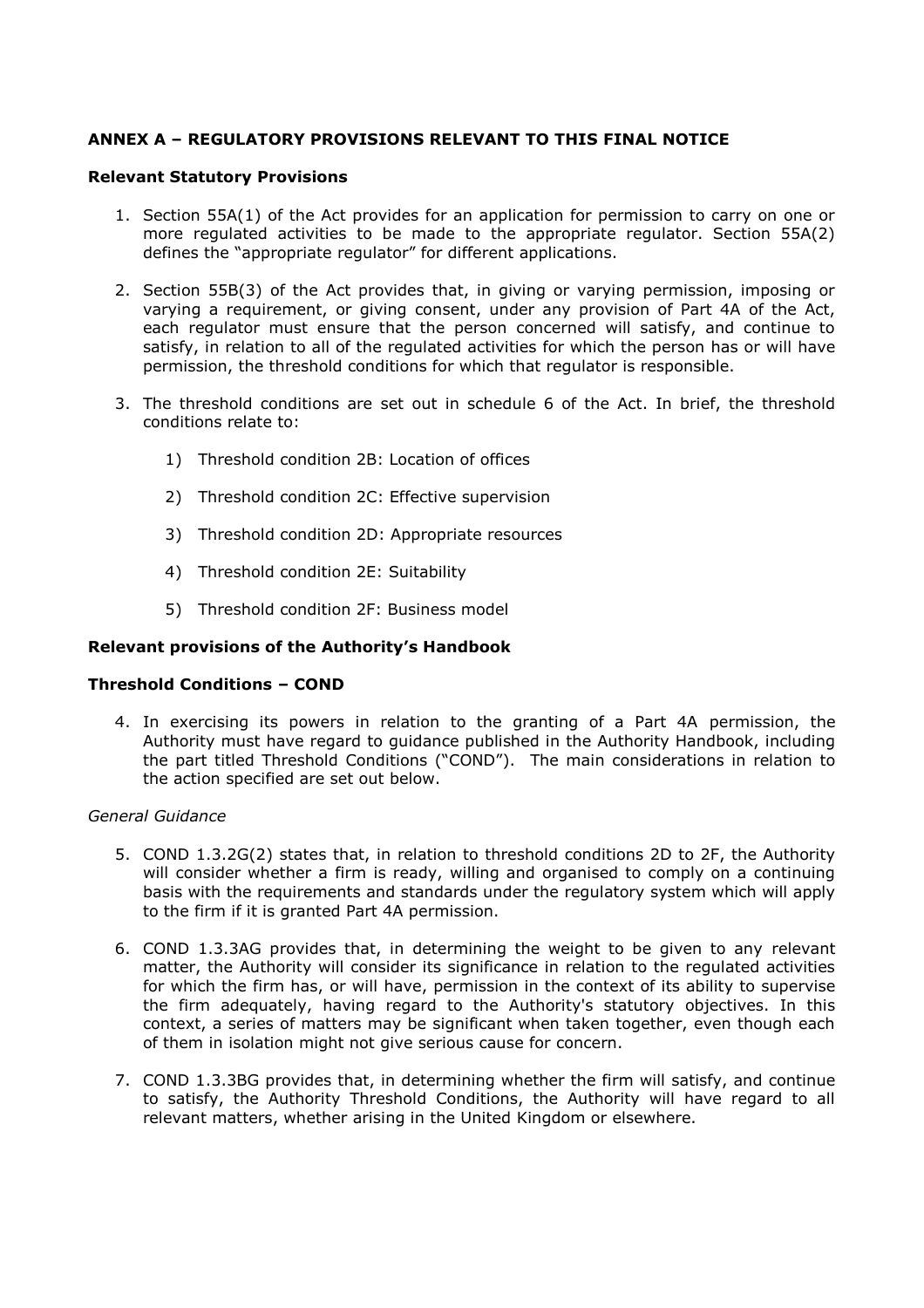#### Threshold condition 2C: Effective Supervision

8. COND 2.3.3G states that, in assessing the threshold condition set out in paragraph 2C of Schedule 6 to the Act, factors which the Authority will take into consideration include, among other things, whether it is likely that the Authority will receive adequate information from the firm to determine whether it is complying with the requirements and standards under the regulatory system for which the Authority is responsible and to identify and assess the impact on its statutory objectives; this will include consideration of whether the firm is ready, willing and organised to comply with Principle 11 (Relations with regulators and the rules in SUP on the provision of information to the Authority). COND 1.3.3BG provides that, in determining whether the firm will satisfy, and continue to satisfy, the Authority threshold conditions, the Authority will have regard to all relevant matters, whether arising in the United Kingdom or elsewhere.

## Threshold Condition 2D: Appropriate Resources

- 9. COND 2.4.2G(2) states that the Authority will interpret the term 'appropriate' as meaning sufficient in terms of quantity, quality and availability, and 'resources' as including all financial resources (though only in the case of firms not carrying on, or seeking to carry on, a PRA-regulated activity), non-financial resources and means of managing its resources; for example, capital, provisions against liabilities, holdings of or access to cash and other liquid assets, human resources and effective means by which to manage risks.
- 10.COND 2.4.1A(4) states that the matters which are relevant in determining whether A has appropriate non-financial resources include the skills and experience of those who manage A's affairs; whether A's non-financial resources are sufficient to enable A to comply with the requirements imposed or likely to be imposed by the Authority in the course of the exercise of its functions and any other requirement in relation to whose contravention the Authority would be the appropriate regulator for the purposes of any provision of part 14 of FSMA.
- 11.COND 2.4.2G(2A) states that Paragraph 1A(2) of Schedule 6 of FSMA provides that 'non-financial resources' of a firm for the purposes of the Threshold Conditions include any system, controls, plans or policies that the firm maintains and the human resources that the firm has available.
- 12.COND 2.4.2G(3) states that high level systems and control requirements are in SYSC. The Authority will consider whether the firm is ready, willing and organised to comply with these and other applicable systems and controls requirements when assessing if it has appropriate non-financial resources for the purpose of the threshold conditions set out in threshold condition 2D.

## Threshold condition 2E: Suitability

- 13.COND 2.5.1A(1) states that the applicant must be a fit and proper person having regard to all the circumstances, including:
	- i. The need to ensure that the applicant's affairs are conducted in an appropriate manner, having regard in particular to the interests of consumers and the integrity of the UK financial system (COND  $2.5.1A(1)(c)$ ).